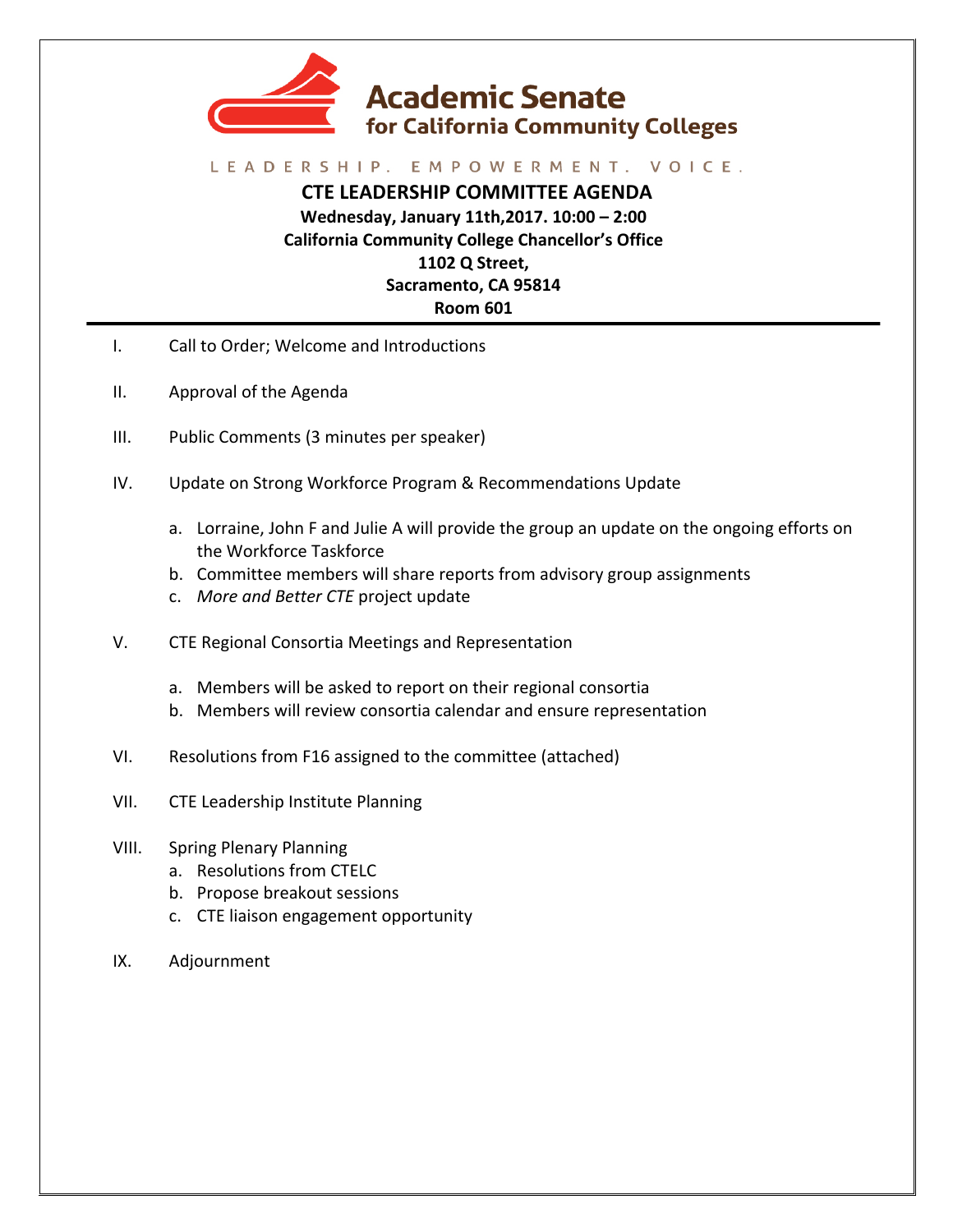## **Resolution 17.02 S15 Establishing CTE Liaisons**

Resolved, That the Academic Senate for California Community Colleges urge local academic senates to identify a CTE faculty member to act as a liaison to facilitate communication among local CTE faculty, the local academic senate, and the Academic Senate for California Community Colleges.

## **Resolution 18.04 S16 Increase Awareness of High School Articulation Resources**

Resolved, That the Academic Senate for California Community Colleges work with the Chancellor's Office to increase awareness of the Career and Technology Education Management Application (CATEMA) resources and to make better use of the data.

# **Resolution 21.01 F16 Faculty Participation in Career Technical Education Regional Consortia Governance**

Resolved, That the Academic Senate for California Community Colleges assert that the career technical education (CTE) regional consortium governance models required by the Strong Workforce Program must include faculty as active and voting members; Resolved, That the Academic Senate for California Community Colleges assert that local senates should recommend the faculty identified to be potential members of CTE regional consortium governance bodies; and

Resolved, That the Academic Senate for California Community Colleges urge that the CTE regional consortia provide sufficient resources to enable faculty appointed by the local senates to participate fully in the activities of their governance bodies.

## **Resolution 21.02 F16 Identify and Disseminate Effective Practices for Career Technical Advisory Committees**

Resolved, That the Academic Senate for California Community Colleges distribute a survey to member colleges by Spring 2017 to identify examples of effective practices for career and technical education (CTE) advisory committees used by CTE programs throughout California's community colleges; and

Resolved, That the Academic Senate for California Community Colleges identify and disseminate effective practices for career technical education (CTE) advisory committees and present it at the Fall 2017 plenary session for adoption.